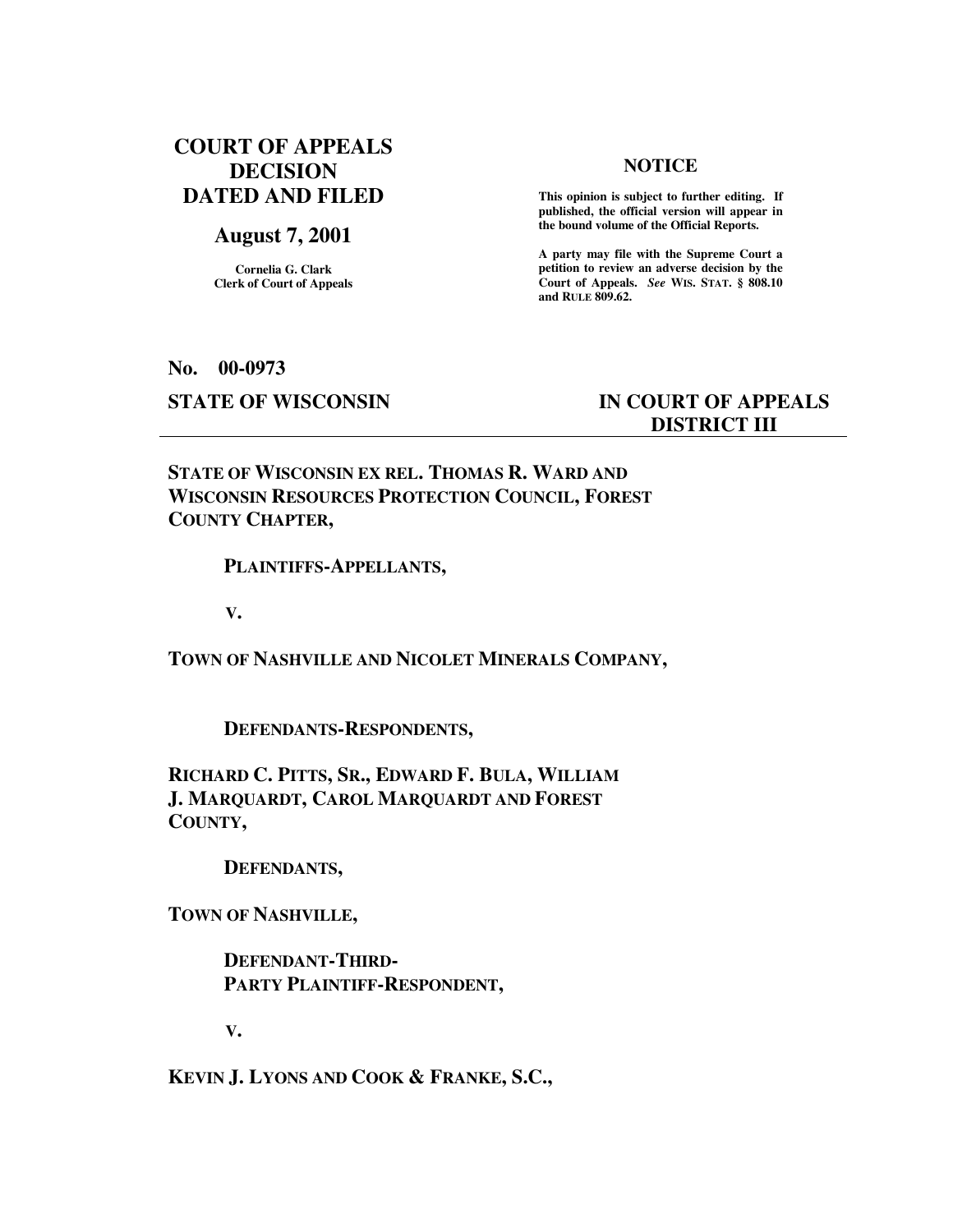# **THIRD-PARTY DEFENDANTS.**

 APPEAL from a judgment and an order of the circuit court for Forest County: MARK A. MANGERSON, Judge. *Affirmed in part and dismissed in part.* 

Before Cane, C.J., Hoover, P.J., and Peterson, J.

¶1 CANE, C.J. Thomas R. Ward and the Wisconsin Resources Protection Council (collectively, Ward) appeal from a summary judgment in favor of Nicolet Minerals Company and from an order denying their postjudgment motion seeking (1) relief from the summary judgment; and (2) supplemental relief based on a declaratory judgment against the Town of Nashville. First, we conclude that the summary judgment was a final judgment that Ward did not timely appeal and, therefore, that appeal is dismissed. Next, we conclude that the circuit court did not erroneously exercise its discretion when it denied Ward's postjudgment motion. Thus, the court's order denying that motion is affirmed.

¶2 This is one of numerous cases involving Nicolet's proposal to open a zinc and copper mine in Forest County. At the outset it is imperative that we recognize what this appeal is not about: whether mining should or will occur in northern Wisconsin. Instead, the focus of this appeal is whether Ward can successfully challenge the circuit court's May 14, 1998, judgment that the December 1996 local agreement between the Town of Nashville and Nicolet cannot be voided based on alleged open meetings violations at town board meetings that occurred before the adoption of the local agreement in December 1996.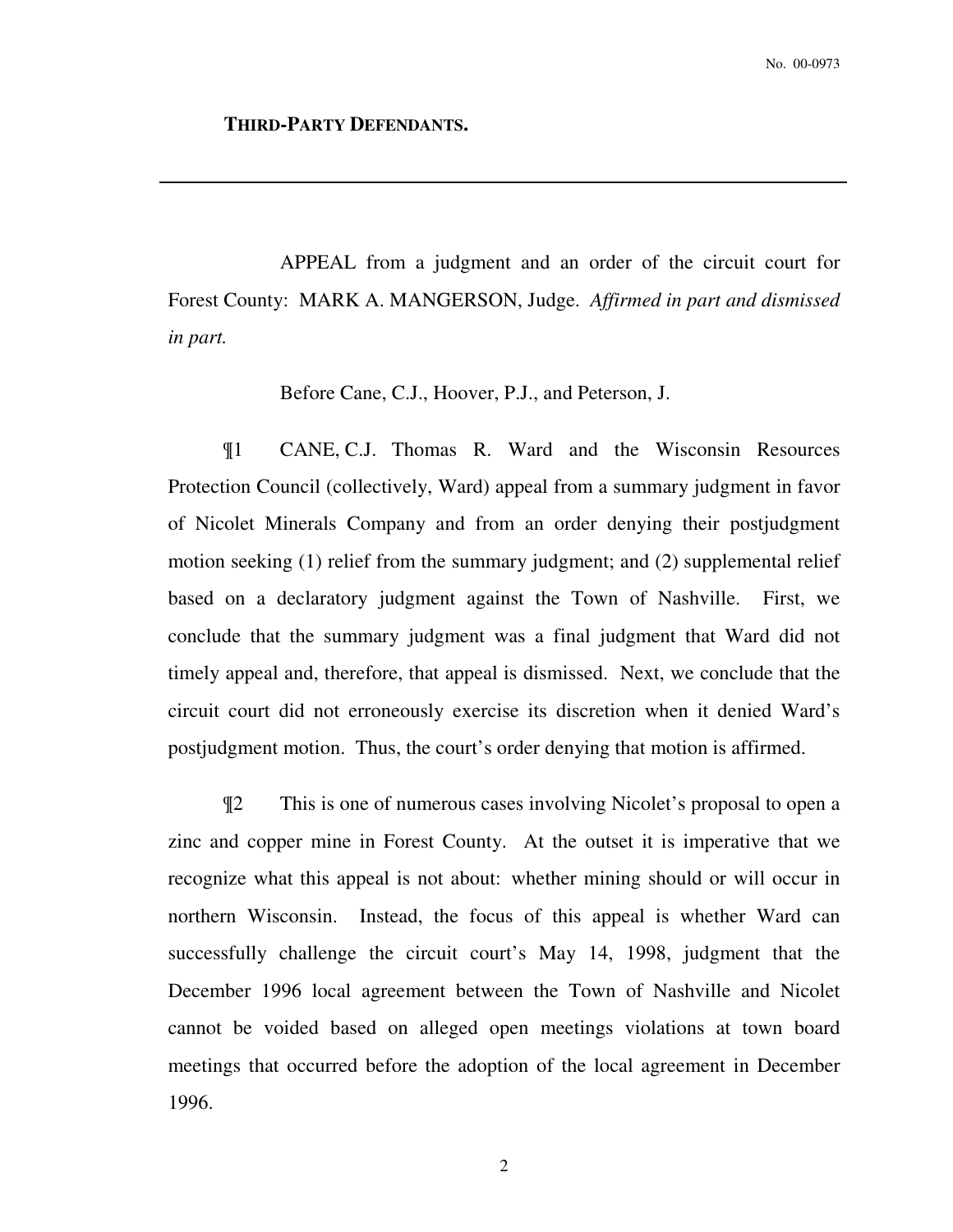#### **BACKGROUND**

¶3 Nicolet is seeking state and federal permits to open an underground zinc and copper mine in Forest County. Nicolet negotiated local agreements, *see* WIS. STAT. § 293.41, with the four communities that have zoning authority over the proposed mine: Forest County, the City of Crandon, the Town of Lincoln and the Town of Nashville.<sup>1</sup> Only the agreement between Nicolet and the Town of Nashville is at issue on this appeal.

¶4 From 1993 through 1996, Nicolet negotiated with the Town through the Town's counsel, Kevin Lyons. The town board held numerous meetings with Lyons, some of which were not open to the public. In October 1996, several citizens filed a lawsuit alleging that three town board members and the town clerk had violated the open meetings law, *see* WIS. STAT. §§ 19.81 to 19.98, on three different occasions. The citizens sought findings that each defendant had violated the open meetings law; forfeitures; punitive damages; attorney fees; costs; and the voiding of any action that took place at the meetings. $<sup>2</sup>$ </sup>

¶5 On December 12, 1996, the Town and Nicolet entered into a local agreement following a public hearing held pursuant to WIS. STAT. § 293.41(4). Ward filed this action against the same town board defendants, as well as against the Town, the County and Nicolet. The suit raised seven claims, including violations of the open meetings law, open records law, *see* WIS. STAT. §§ 19.31 to

<sup>&</sup>lt;sup>1</sup> WISCONSIN STAT. § 293.41 details the procedure for creating a local agreement, pursuant to which a county, town, village, city or tribal government enters into an agreement with a mining company operator for the development of mining operations. All statutory references are to the 1999-2000 version.

 $2$  Their case is noted because it ultimately was consolidated with Ward's action.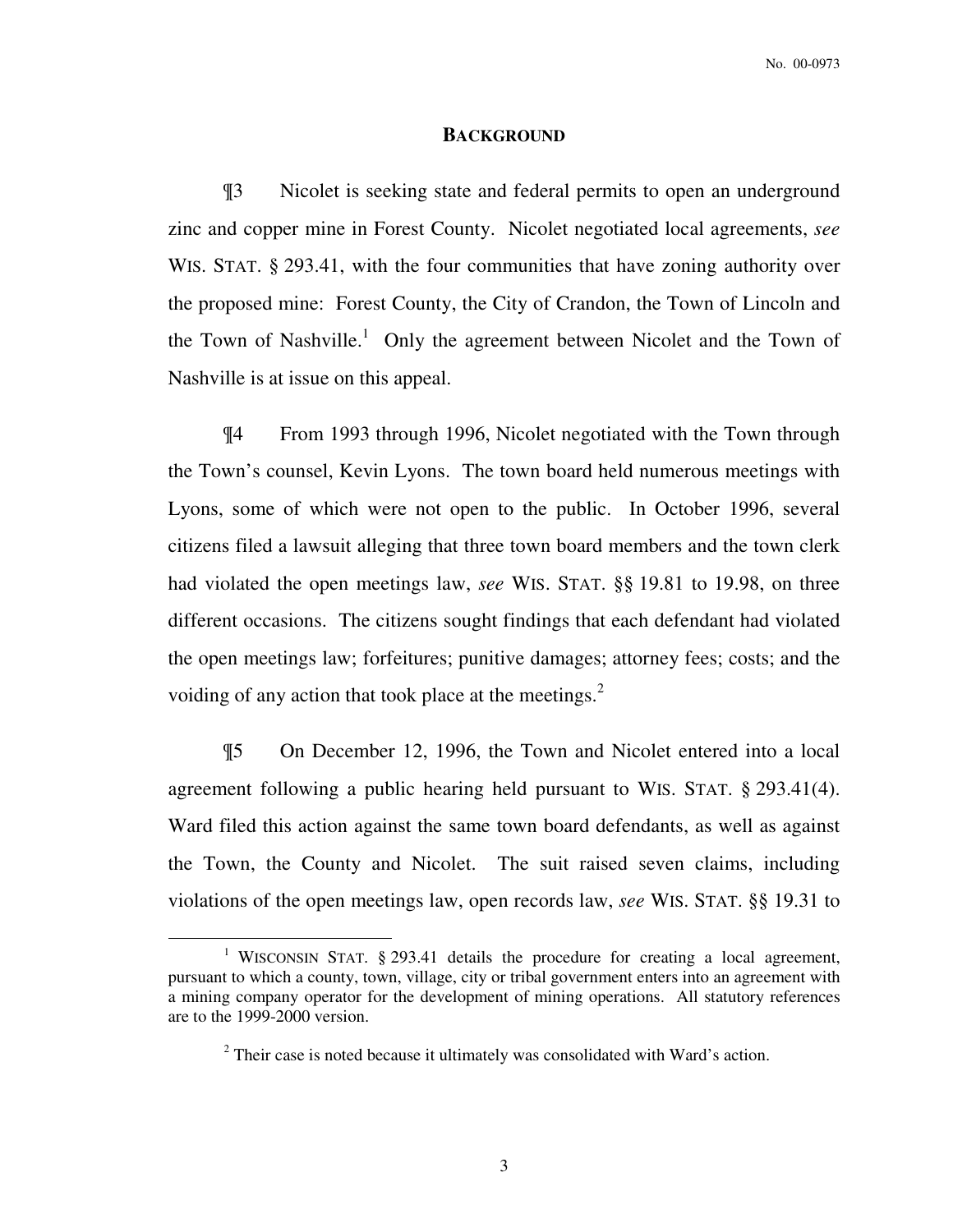19.39, special town meetings law, *see* WIS. STAT. § 60.12, local agreements law and others.

¶6 Ward sought numerous remedies, such as an injunction preventing enforcement of the local agreements with the Town and the County, a declaration that the Town and the County had violated the open meetings law and the open records law, and a declaration that the local agreements are void. In response, Nicolet filed a motion to dismiss on several bases, including that some of the claims were barred by claim preclusion.

¶7 Before Nicolet's motion could be heard, Ward filed an amended complaint alleging two claims, titled as: (1) "Town of Nashville Open Meetings Violations"; and (2) "Forest County Open Meetings Violations." Ward sought (1) a permanent injunction against the County, the Town and Nicolet from abiding by any of the terms of the local agreements with the County and the Town; (2) a declaration that the County and the Town violated the open meetings law; (3) a declaration that the local agreements "are void based upon the unlawful process in which they were negotiated and adopted pursuant to" WIS. STAT. § 19.97(3); (4) a jury trial on all contested factual matters; (5) forfeitures from the named town board defendants and "all County Board members who knowingly attended illegal meetings"; and (6) costs and attorney fees.

¶8 The amendment to the complaint disposed of the need to hear Nicolet's motion to dismiss.<sup>3</sup> The circuit court granted a motion to consolidate

<sup>&</sup>lt;sup>3</sup> Nicolet explained in a hearing before the circuit court: "[The motion to dismiss] has been mooted by the amended complaint. ... [T]here is no live Motion to Dismiss right now."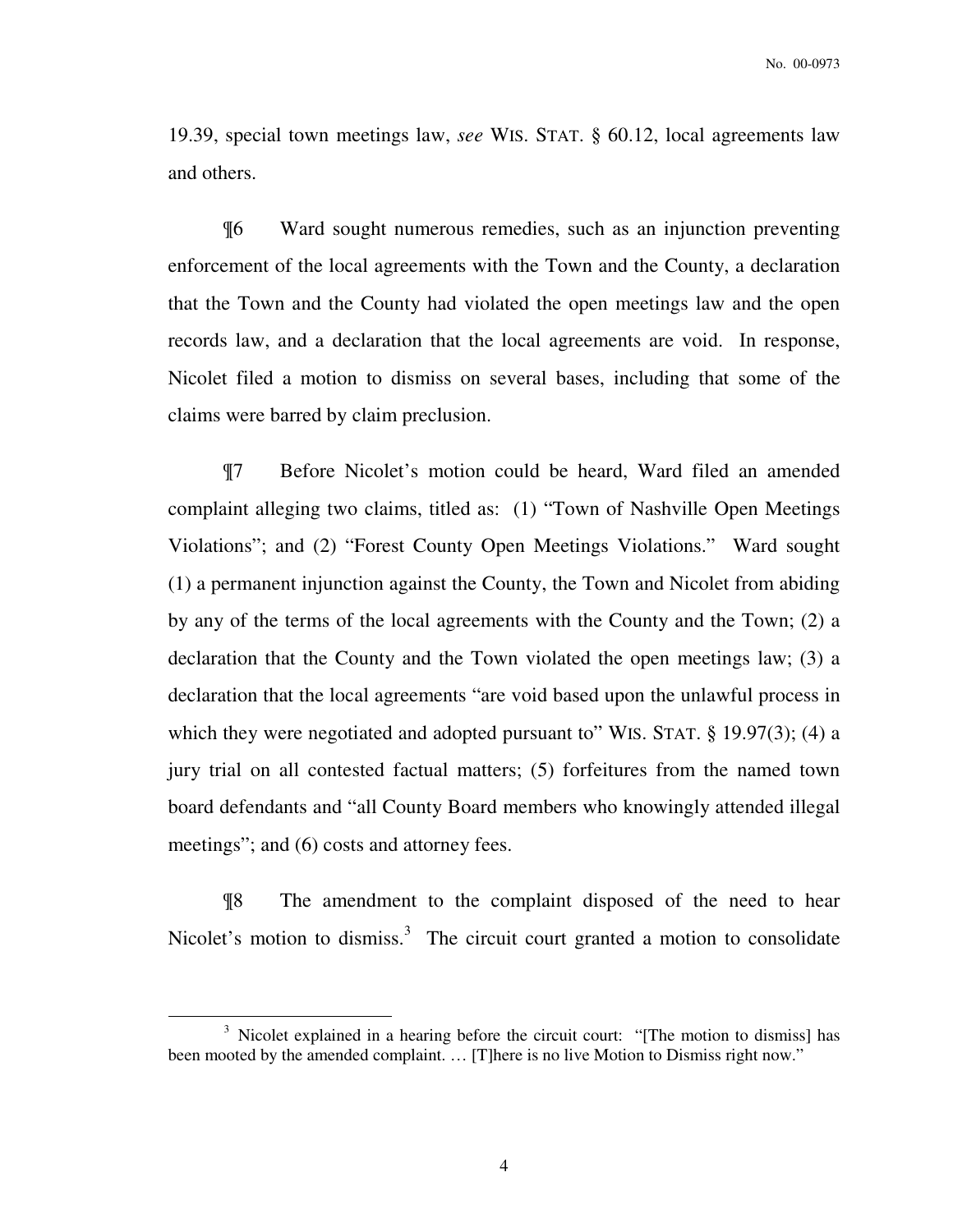Ward's case with the October 1996 case filed against the same town board defendants, and the parties proceeded with discovery.

¶9 In 1998, Nicolet and the County moved for summary judgment, while Ward moved for partial summary judgment.<sup>4</sup> Nicolet's motion sought dismissal of all claims to void Nicolet's local agreements with the County and the Town. Nicolet's motion also indicated that if its first request was granted, it would voluntarily dismiss its contingent cross-claims against the County and the Town and seek to be dismissed from the case entirely.

¶10 The circuit court heard oral argument and ultimately dismissed both Nicolet and the County from the case. The court granted Nicolet's motion on two grounds: (1) there was no legal basis to void its local agreement with the Town where the agreement was approved at an open meeting, even if the agreement was negotiated during closed meetings that violated the open records law;<sup>5</sup> and (2) Ward's complaint was time-barred pursuant to WIS. STAT. §§ 893.75 and 19.97(4). Nicolet was dismissed from the action. Ward did not appeal the judgment.

<sup>&</sup>lt;sup>4</sup> The Town did not oppose Ward's motion for partial summary judgment. It is undisputed that soon after the litigation began, the Town determined that it did not want to enforce its local agreement with Nicolet and even sought to overturn the agreement. Whether the Town can rescind its local agreement is not an issue in this case. That issue is being litigated in *Nicolet Minerals Co. v. Town of Nashville*, No. 01-1339. However, we note that at the circuit court and on appeal, the Town generally aligned itself with Ward. Accordingly, although the Town is named as a respondent on appeal, it argues for reversal of the circuit court's judgment and order.

 $<sup>5</sup>$  The circuit court rejected what was termed a "fruit of the poisonous tree argument"—</sup> that the final, public hearing at which the local agreement was approved was the product of prior illegal town board meetings and, therefore, the local agreement should be voided.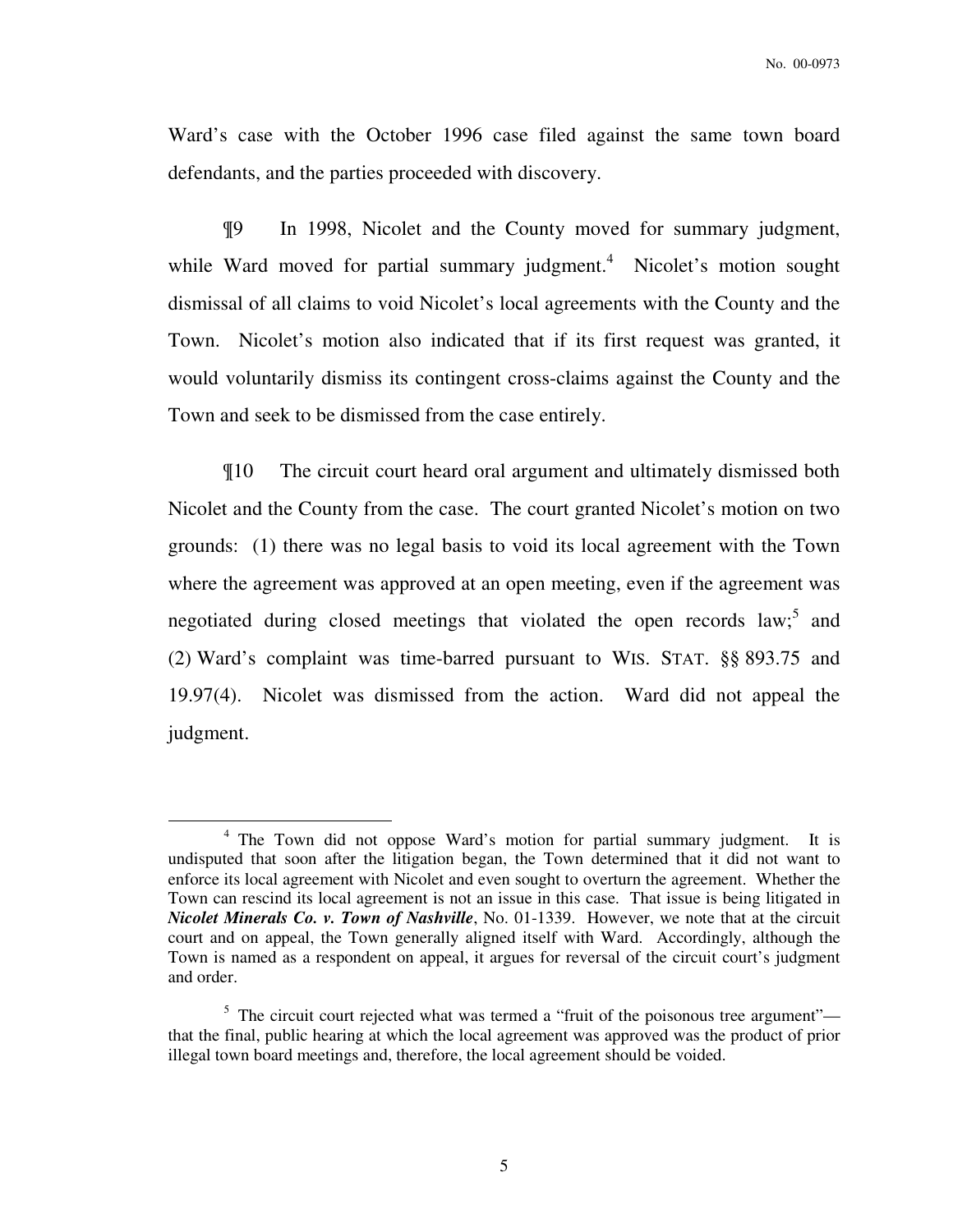¶11 For the next eighteen months, Ward and the town board defendants continued their litigation. Ultimately, they reached a stipulation whereby the town board defendants and the Town admitted that numerous meetings, all occurring before December 12, 1996, had violated the open meetings law.<sup>6</sup> The town board defendants also admitted "that when they approved the Local Agreement between [Nicolet and the Town] on December 12, 1996, it was a product of the closed meetings." The stipulation provided that Ward and the Town

> expressly reserve the right to move for reconsideration and/or to appeal the Court's May 14, 1998, order granting [Nicolet's] motion for summary judgment … regarding the voiding of the Local Agreement between [Nicolet] and [the Town], in light of the evidence gathered through discovery in this matter and the stipulations set forth herein.

¶12 In November 1999, the circuit court entered judgment for Ward based on the stipulation, concluding that the town board defendants and the Town had violated the open meetings law numerous times over a three-year period. However, there were no findings that the December 12 public hearing violated the open meetings law or WIS. STAT. § 293.41(4).

¶13 The judgment specifically granted declaratory judgment against the Town for three years of open meetings violations. The judgment indicated that it would consider the parties' request for supplemental relief pursuant to WIS. STAT. §§ 19.97 and 806.04 and that an evidentiary hearing could be held if requested.

<sup>&</sup>lt;sup>6</sup> The Town's third-party claim against attorney Kevin Lyons was not addressed by the stipulation and is not at issue on this appeal.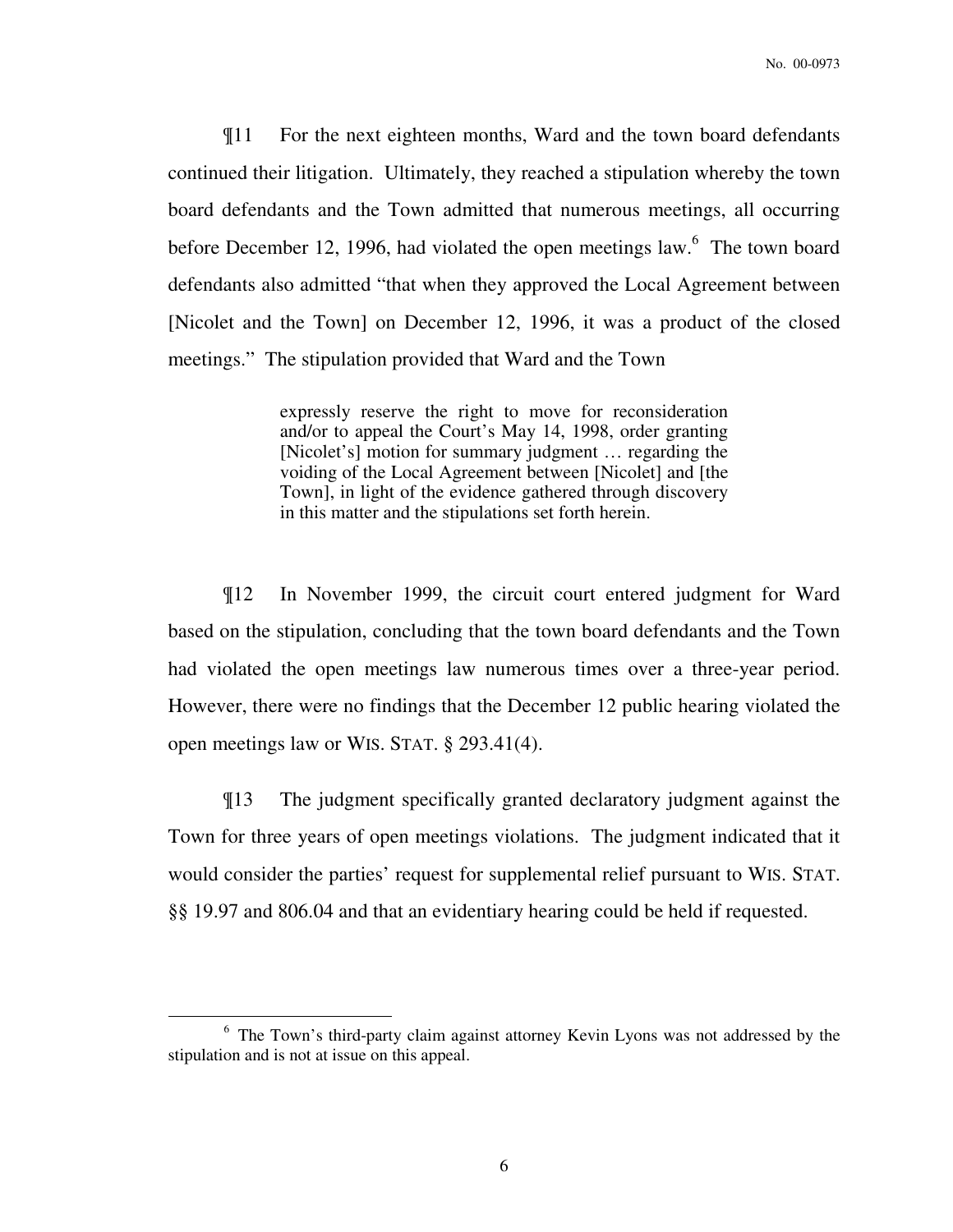¶14 Ward brought a motion for postjudgment remedial relief pursuant to WIS. STAT. §§ 19.97 and  $806.04(8)$ ,<sup>7</sup> which it served on Nicolet. Ward asked for an evidentiary hearing and sought (1) an order voiding all actions taken at meetings between November 1993 and November 1996; (2) an order voiding the local agreement between the Town and Nicolet; and (3) an injunction against Nicolet and the Town from enforcing the local agreement "until the Nashville Town Board has an opportunity to determine what impact the Local Agreement would have on the health, safety and welfare of citizens of the Town of Nashville and whether the Local Agreement as drafted is in the best interests of the Town of Nashville."

¶15 Nicolet, appearing as a non-party, filed a response to Ward's motion arguing that because Nicolet is not an "adverse party whose rights have been adjudicated by the declaratory judgment," Nicolet is not subject to a motion for supplemental relief filed pursuant to WIS. STAT. § 806.04(8). Nicolet also observed that the unappealed May 14, 1998, summary judgment had already determined that the local agreement could not be voided even if there were open meetings violations before the public hearing. Nicolet argued that even if Ward were to seek relief from the May 14 judgment pursuant to WIS. STAT.

<sup>7</sup> WISCONSIN STAT. § 806.04(8) provides:

SUPPLEMENTAL RELIEF. Further relief based on a declaratory judgment or decree may be granted whenever necessary or proper. The application therefore shall be by petition to a court having jurisdiction to grant the relief. If the application be deemed sufficient, the court shall, on reasonable notice, require any adverse party whose rights have been adjudicated by the declaratory judgment or decree, to show cause why further relief should not be granted forthwith.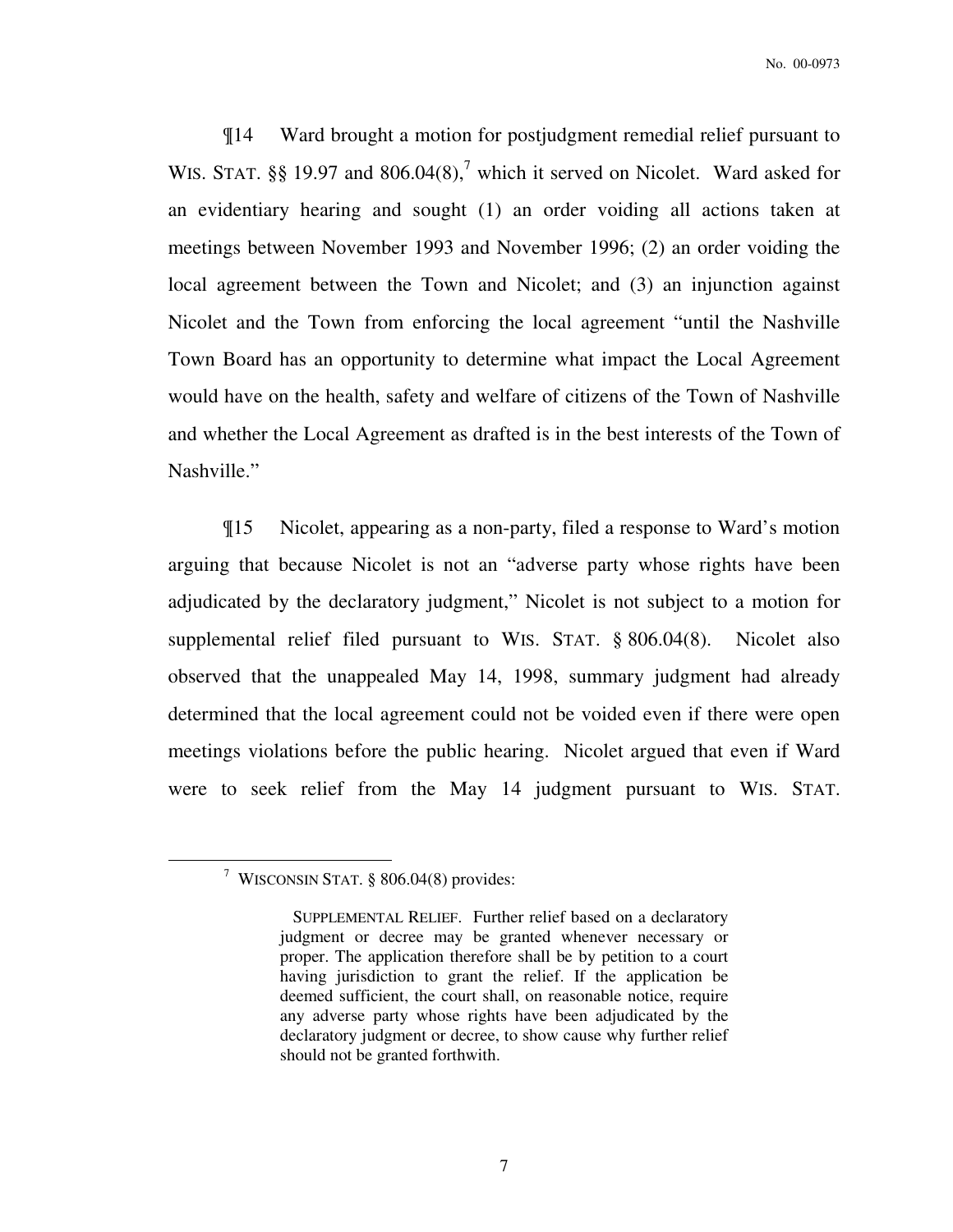§  $806.07(1)$ ,<sup>8</sup> the motion should be denied because Ward could not establish grounds for relief from judgment.

¶16 Ward responded by filing an amended motion that explicitly sought, in addition to relief sought in his original motion, relief from the May 14 judgment pursuant to WIS. STAT. § 806.07(1)(h). After the circuit court heard argument, it concluded (1) the May 14 summary judgment was final; (2) Ward was not entitled to relief from the summary judgment pursuant to  $\S 806.07(1)(h)$ ; and (3) Ward was not entitled to supplemental relief based on the declaratory judgment. This appeal followed.

 $\overline{a}$ 

(a) Mistake, inadvertence, surprise, or excusable neglect;

 (c) Fraud, misrepresentation, or other misconduct of an adverse party;

(d) The judgment is void;

(e) The judgment has been satisfied, released or discharged;

 (f) A prior judgment upon which the judgment is based has been reversed or otherwise vacated;

 (g) It is no longer equitable that the judgment should have prospective application; or

 (h) Any other reasons justifying relief from the operation of the judgment.

<sup>8</sup> WISCONSIN STAT. § 806.07(1) provides:

**Relief from judgment or order**. (1) On motion and upon such terms as are just, the court, subject to subs. (2) and (3), may relieve a party or legal representative from a judgment, order or stipulation for the following reasons:

 <sup>(</sup>b) Newly-discovered evidence which entitles a party to a new trial under s. 805.15(3);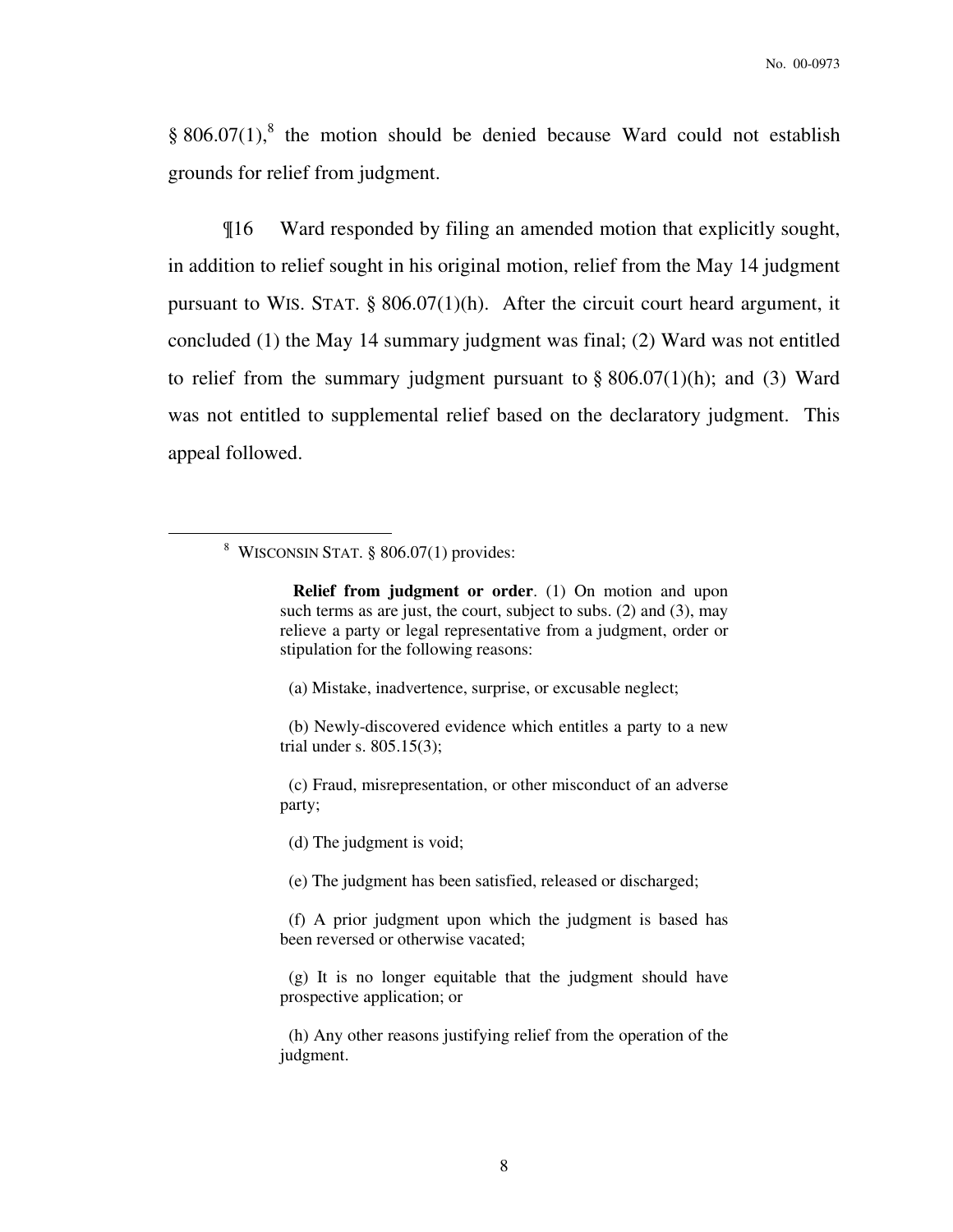¶17 On appeal, Ward does not address the circuit court's conclusion that the relief he seeks is barred by the court's May 14 judgment and that he is not entitled to relief from that judgment pursuant to WIS. STAT.  $\S 806.07(1)(h)$ . Instead, contending that "[t]he finality of the May, 1998 order and [Nicolet's] presence in this case is irrelevant to [Ward's] claim for declaratory and equitable relief," he argues: (1) the circuit court refused to correctly apply the open meetings law by refusing to apply a mandatory remedy to consider voiding actions taken at illegally-closed meetings; (2) he is entitled to have the court apply the balancing test found in WIS. STAT. § 19.97(3); and (3) the December 12 public hearing constituted a violation of the open meetings law and violated WIS. STAT. § 293.41(4) by depriving plaintiffs of a fair public hearing with maximum public participation. We reject these claims.

# **STANDARDS OF REVIEW**

¶18 Whether the May 14 judgment was a final judgment disposing of the entire matter in litigation as to Nicolet is a question of law we review without deference to the circuit court's conclusion. *See ACLU v. Thompson*, 155 Wis. 2d 442, 444, 455 N.W.2d 268 (Ct. App. 1990) (implicitly applying de novo review to issue whether judgment was final), *overruled on other grounds by Edland v. Wisconsin Physicians Serv. Ins. Corp.*, 210 Wis. 2d 638, 563 N.W.2d 519 (1997).

¶19 Conversely, we defer to the circuit court's discretionary decision to deny Ward's WIS. STAT.  $\S$ § 806.07(1)(h) and 806.04(8) motion for relief from judgment and for supplemental relief. *See State ex rel. M.L.B. v. D.G.H.*, 122 Wis. 2d 536, 541, 363 N.W.2d 419 (1985) (a circuit court's order denying a motion for relief under § 806.07 will not be reversed on appeal unless there has been an erroneous exercise of discretion); *Klaus v. Vander Heyden*, 106 Wis. 2d

9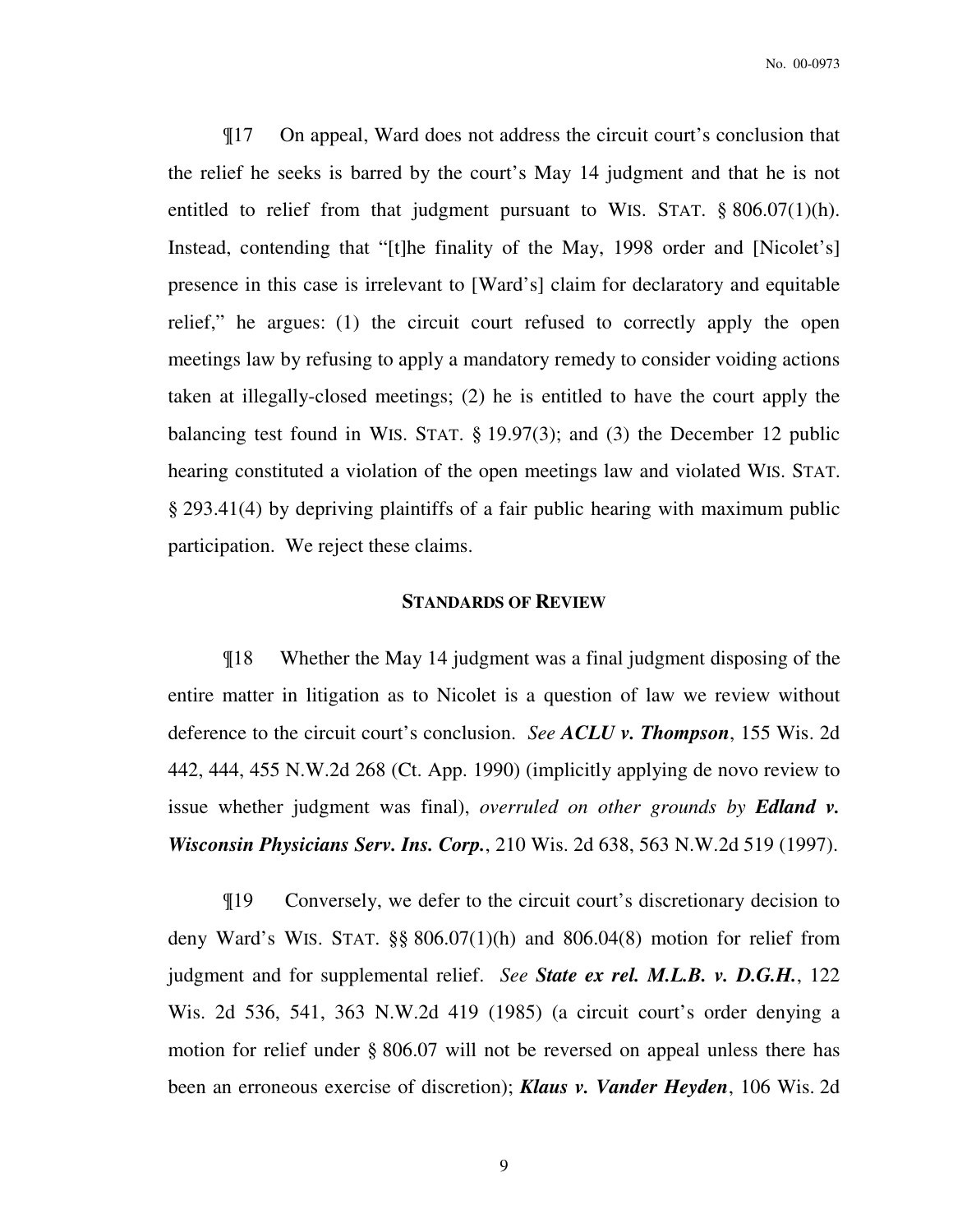353, 358, 316 N.W.2d 664 (1982) (the granting of relief in a declaratory judgment action rests within the sound judicial discretion of the trial court). We will uphold the court's discretionary decisions unless there is no rational basis to support them. *See M.L.B.*, 122 Wis. 2d at 541.

#### **DISCUSSION**

# **I. Waiver**

¶20 We first consider Nicolet's argument that Ward has waived relevant issues by failing to raise them in his opening brief. Specifically, Nicolet notes that although Ward appeals both the circuit court's order denying his motion for postjudgment relief and the May 14 judgment, he does not in his opening brief address whether the May 14 judgment was final or whether the court erroneously denied his WIS. STAT. § 806.07(1)(h) motion.

¶21 Waiver is a rule of judicial administration and does not deprive this court of the power to address the waived issue, *Wirth v. Ehly*, 93 Wis. 2d 433, 443-44, 287 N.W.2d 140 (1980), especially where there are no factual issues that require resolution. *State v. Skamfer*, 176 Wis. 2d 304, 311, 500 N.W.2d 369 (Ct. App. 1993). Despite the waiver, because of the intense public interest in this case, we will briefly explain why Ward cannot challenge the May 14 judgment and why the circuit court's denial of Ward's motion for postjudgment relief was correct.

# **II. Finality of the May 14 judgment**

¶22 Whether the May 14 judgment was final is relevant both to Ward's appeal of that judgment (filed over a year after the judgment was entered) and to his request that this court consider several legal issues that were decided in the May 14 judgment. Although the parties have briefed the merits of those particular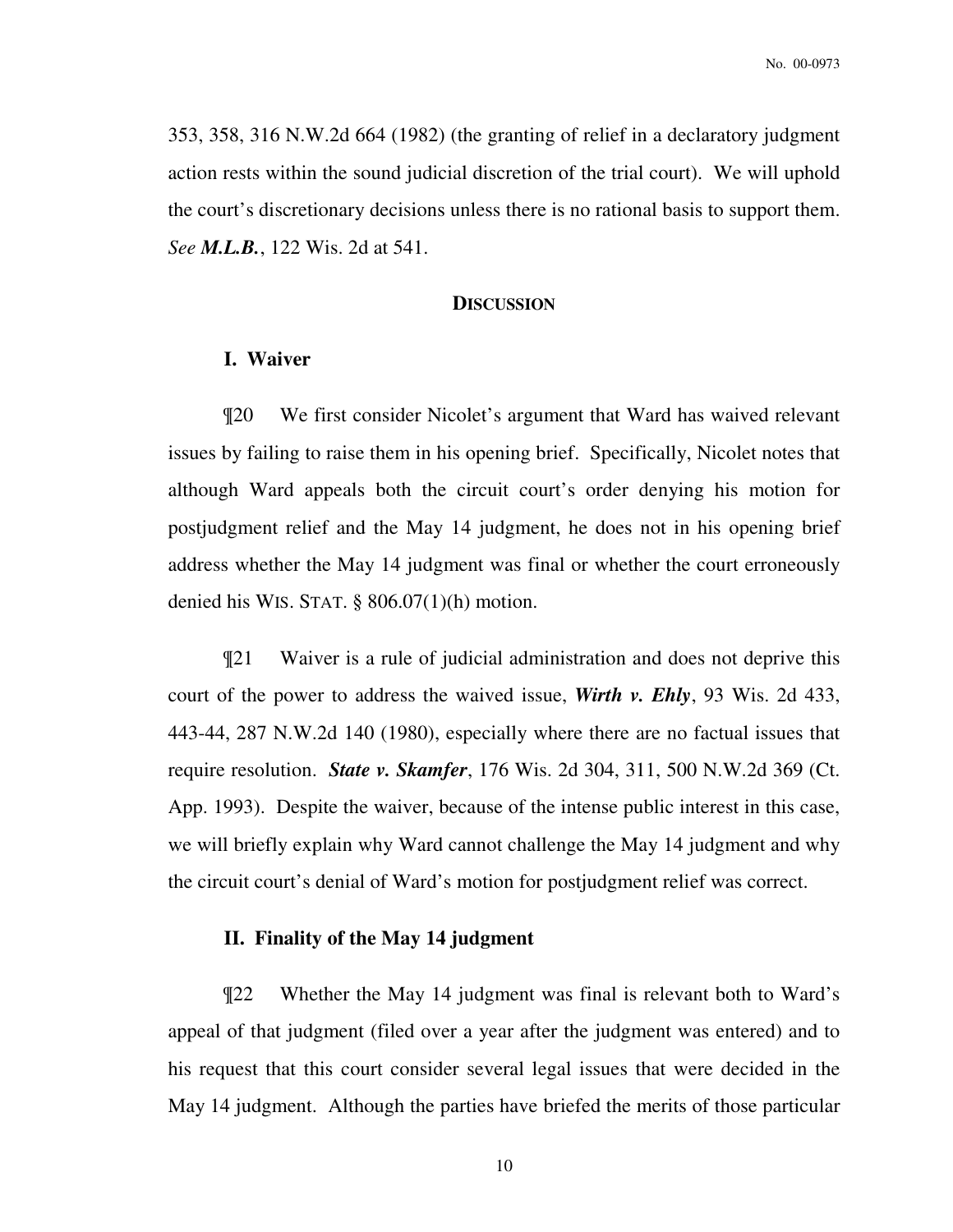issues, $9$  we cannot reach the merits unless we have jurisdiction over the appeal from the May 14 judgment.

¶23 The court of appeals acquires jurisdiction upon the timely filing of a notice of appeal from a final order or judgment. *See* WIS. STAT. § 808.03(1). The focus of our attention is whether the May 14 judgment dismissing Nicolet from the case was "final" as that term is used in  $\S 808.03(1)$ . Section  $808.03(1)$  provides in relevant part: "A final judgment or final order is a judgment, order or disposition that disposes of the entire matter in litigation as to one of more of the parties." This requires an analysis of whether the circuit court contemplated the judgment to be a final judgment at the time it was entered. *See Radoff v. Red Owl Stores, Inc.*, 109 Wis. 2d 490, 493, 326 N.W.2d 240 (1982). In making this determination, we must look at the document itself, not to subsequent events. *Id.*

¶24 In this case, Nicolet's summary judgment motion sought dismissal of all claims to void Nicolet's local agreements with the County and the Town. Nicolet's motion also indicated that if its first request was granted, it would voluntarily dismiss its contingent cross-claims against the County and the Town and seek to be dismissed from the case entirely. The circuit court granted Nicolet's motion for summary judgment after concluding that even if Ward could prove the open meetings violations alleged in the amended complaint, there was no legal basis in the open meetings law to void the adoption of the local agreement that occurred at a public meeting that was "indisputably properly noticed and attended, with people having an opportunity to be heard."

<sup>&</sup>lt;sup>9</sup> Nicolet strenuously argues that the merits of the legal issues are not before us because Ward failed to timely appeal the May 14, 1998, judgment. However, "out of an abundance of caution," Nicolet also addressed the merits in its brief.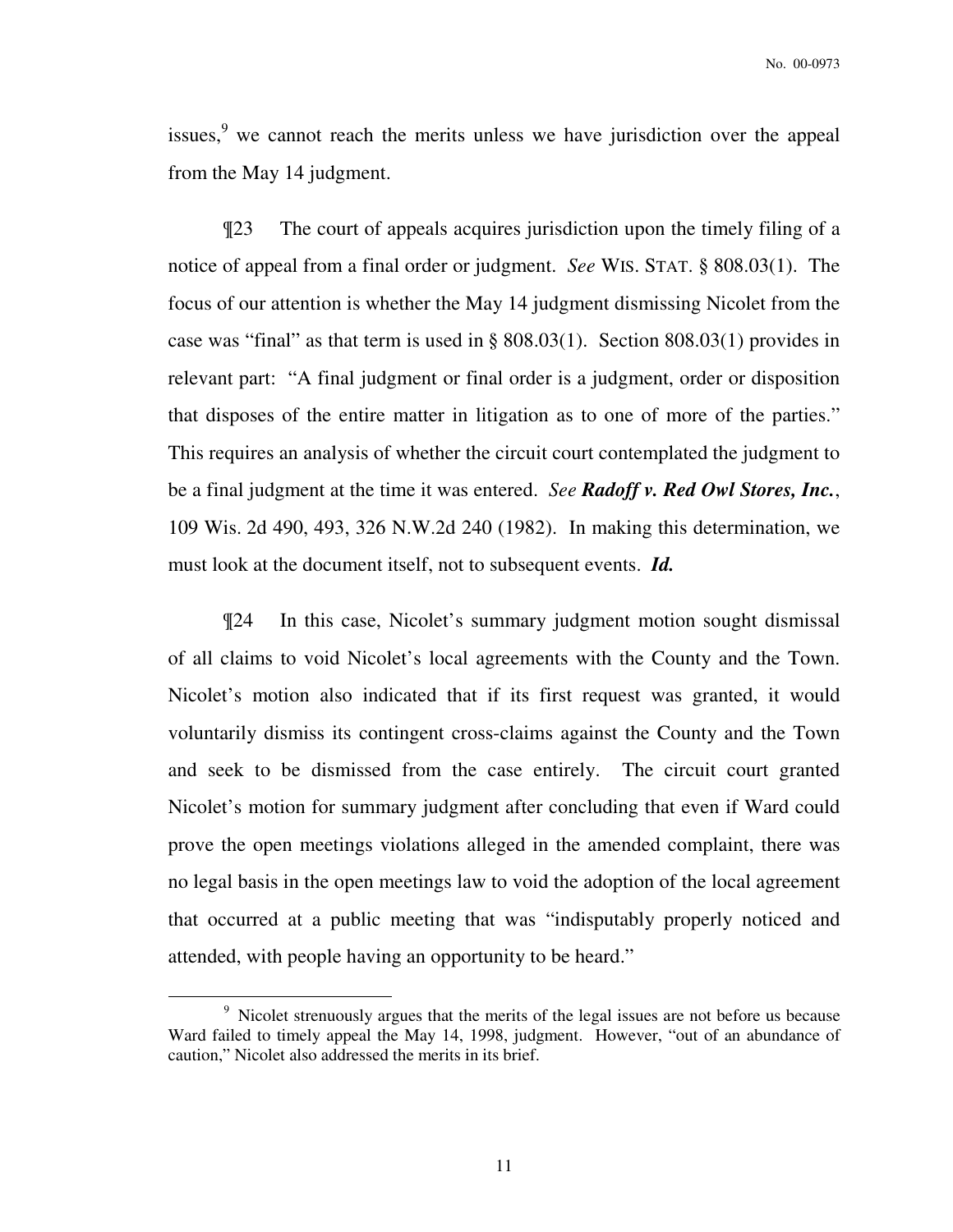# ¶25 The circuit court's May 14 judgment stated in its entirety:

Defendant Nicolet Minerals Company ("NMC") moved on March 20, 1998 for summary judgment of dismissal and, if its motion was granted, for dismissal without prejudice of its cross claims against co-defendants Forest County and Town of Nashville. The Court held a hearing on NMC's motion on May 5, 1998, and all parties appeared by counsel. The Court considered the submissions of all the parties and the written and oral arguments of counsel and, being advised in the premises, granted NMC's motions for the reasons set out in the Court's oral decision of May 5, 1998. Now therefore it is

 ORDERED that NMC's motions for summary judgment and for dismissal without prejudice of NMC's cross-claims are granted and NMC is hereby dismissed from this action.

¶26 We conclude that based on this language, the judgment unequivocally disposed of the entire matter in litigation as to Nicolet, and was therefore a final, appealable judgment.<sup>10</sup> See Culbert v. Young, 140 Wis. 2d 821, 825-27, 412 N.W.2d 551 (Ct. App. 1987) (judgment disposing of the entire matter in litigation with respect to one defendant is final with respect to that defendant, but is not final with respect to remaining defendants). Ward failed to timely appeal the judgment. *See* WIS. STAT. §§ 808.03 and 808.04. Accordingly, we dismiss Ward's appeal from the May 14 judgment. Additionally, Ward is barred from relitigating the judgment's legal conclusions. *See State v. Witkowski*, 163 Wis. 2d 985, 990, 473 N.W.2d 512 (Ct. App. 1991) (no matter how artfully rephrased, an appellant may not relitigate matters previously decided).

<sup>10</sup> Additionally, although the language of the judgment is determinative, *see Radoff v. Red Owl Stores, Inc.*, 109 Wis. 2d 490, 493, 326 N.W.2d 240 (1982), we note that the fact that Nicolet was subsequently uninvolved in any hearings and did not receive correspondence related to the remaining issues in the case is consistent with the judgment being final.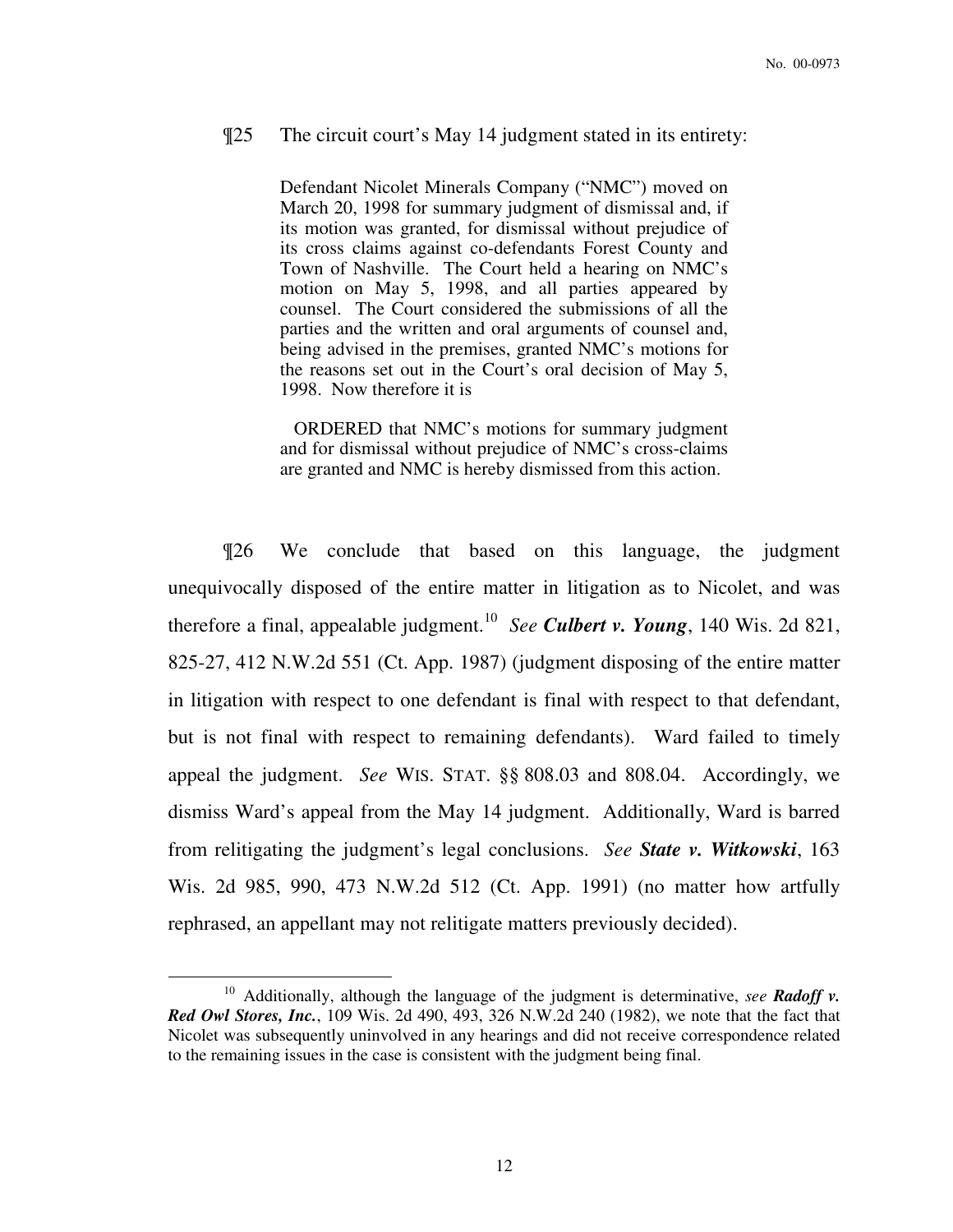# **III. Request for relief from judgment under WIS. STAT. § 806.07(1)(h)**

¶27 Next, we consider whether the circuit court erroneously exercised its discretion when it denied Ward's WIS. STAT. § 806.07(1)(h) motion for relief from the May 14 judgment. Section 806.07(1)(h) allows a court to consider "any other reasons justifying relief from the operation of the judgment." Our supreme court has observed that this section grants a circuit court broad discretionary authority and invokes a pure equity power of the court. *Schwochert v. American Fam. Mut. Ins. Co.*, 172 Wis. 2d 628, 633-34, 494 N.W.2d 201 (1993). Furthermore, § 806.07(1)(h) "should be used only when the circumstances are such that the sanctity of the final judgment is outweighed by the incessant command of the court's conscience that justice be done in light of all the facts." *M.L.B.*, 122 Wis. 2d at 550.

¶28 As we have previously noted, Ward on appeal has failed to address in both his opening brief and reply brief whether the circuit court erroneously exercised its discretion when it denied Ward's WIS. STAT. § 806.07(1)(h) motion for relief from judgment. That alone is sufficient basis to affirm the circuit court's exercise of discretion. *See Reiman Assocs., Inc. v. R/A Adver., Inc.*, 102 Wis. 2d 305, 306 n.1, 306 N.W.2d 292 (Ct. App. 1981) (issues not briefed are deemed abandoned); *Charolais Breeding Ranches, Ltd. v. FPC Secs. Corp.*, 90 Wis. 2d 97, 109, 279 N.W.2d 493 (Ct. App. 1979) (arguments not refuted deemed admitted). However, we have reviewed the complete record and have found no reason to disturb the circuit court's determination that Ward has failed to show extraordinary circumstances that would merit granting him relief from the May 14 judgment pursuant to  $\S 806.07(1)(h)$ .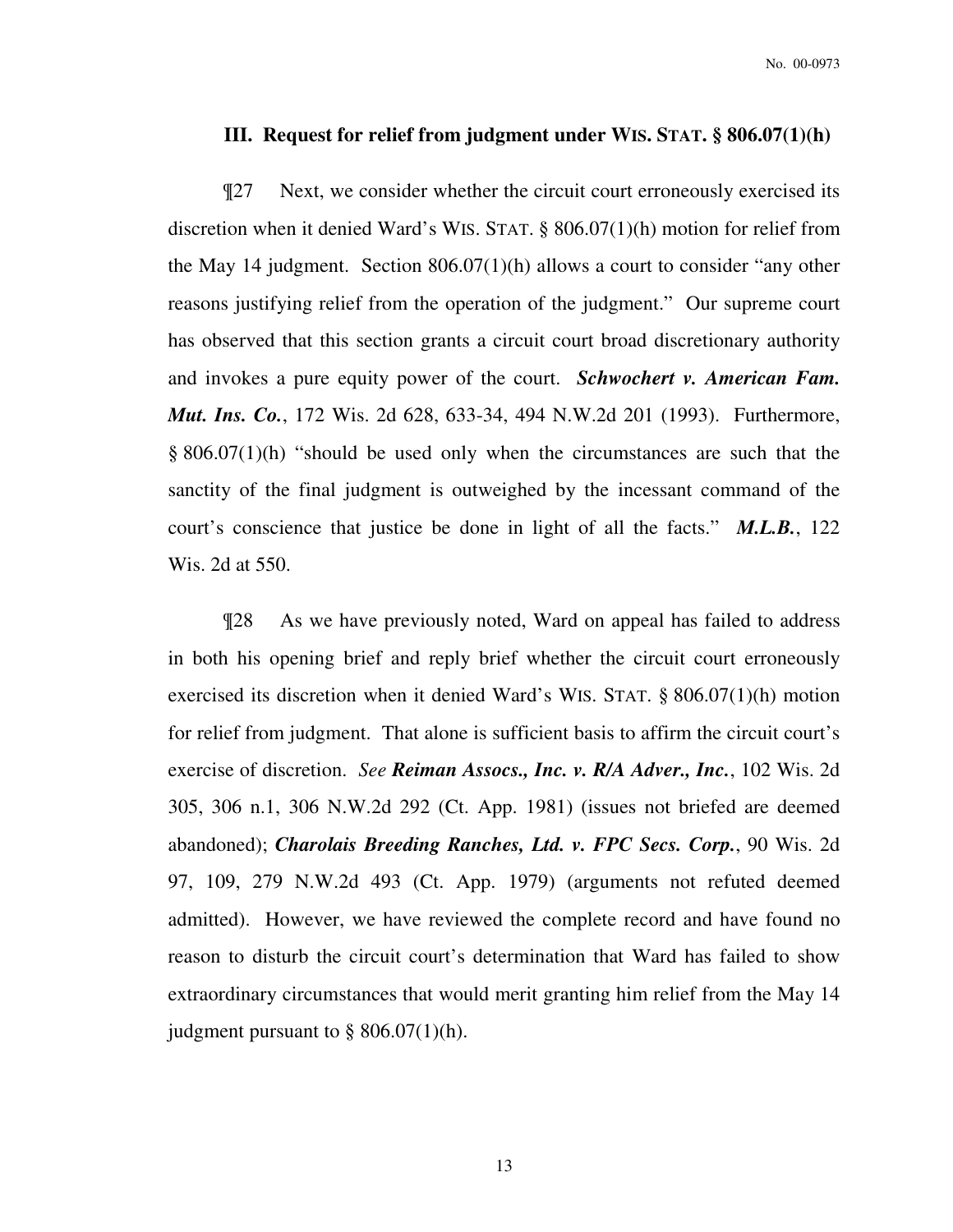### **IV. Denial of postjudgment relief on remaining grounds**

¶29 As noted, Ward argues that the circuit court erroneously dismissed his amended motion for postjudgment supplemental relief, which he filed based on WIS. STAT. §§ 806.07(1)(h), 19.97 and 806.04(8). We have already concluded that the circuit court did not erroneously exercise its discretion in denying relief pursuant to  $\S 806.07(1)$ (h). Thus, we consider whether there is any basis for Ward's request for relief pursuant to §§ 19.97 and 806.04(8).

# **A. Relief pursuant to WIS. STAT. § 19.97**

¶30 Ward argues that he is "entitled to have the court consider whether the action taken at any and all meetings held in violation of the open meetings law should be voided when the public interest and enforcement of the open meetings law outweighs the public interest in sustaining the validity of the 'action taken.'" Ward is referring to WIS. STAT. § 19.97(3), which provides:

> Any action taken at a meeting of a governmental body held in violation of this subchapter is voidable, upon action brought by the attorney general or the district attorney of the county wherein the violation occurred. However, any judgment declaring such action void shall not be entered unless the court finds, under the facts of the particular case, that the public interest in the enforcement of this subchapter outweighs any public interest which there may be in sustaining the validity of the action taken.

We reject Ward's argument because this is the precise issue raised before the court in May 1998. The court concluded that because the final public hearing at which the vote to approve the local agreement was taken was an open meeting, there was no basis to void that action under § 19.97.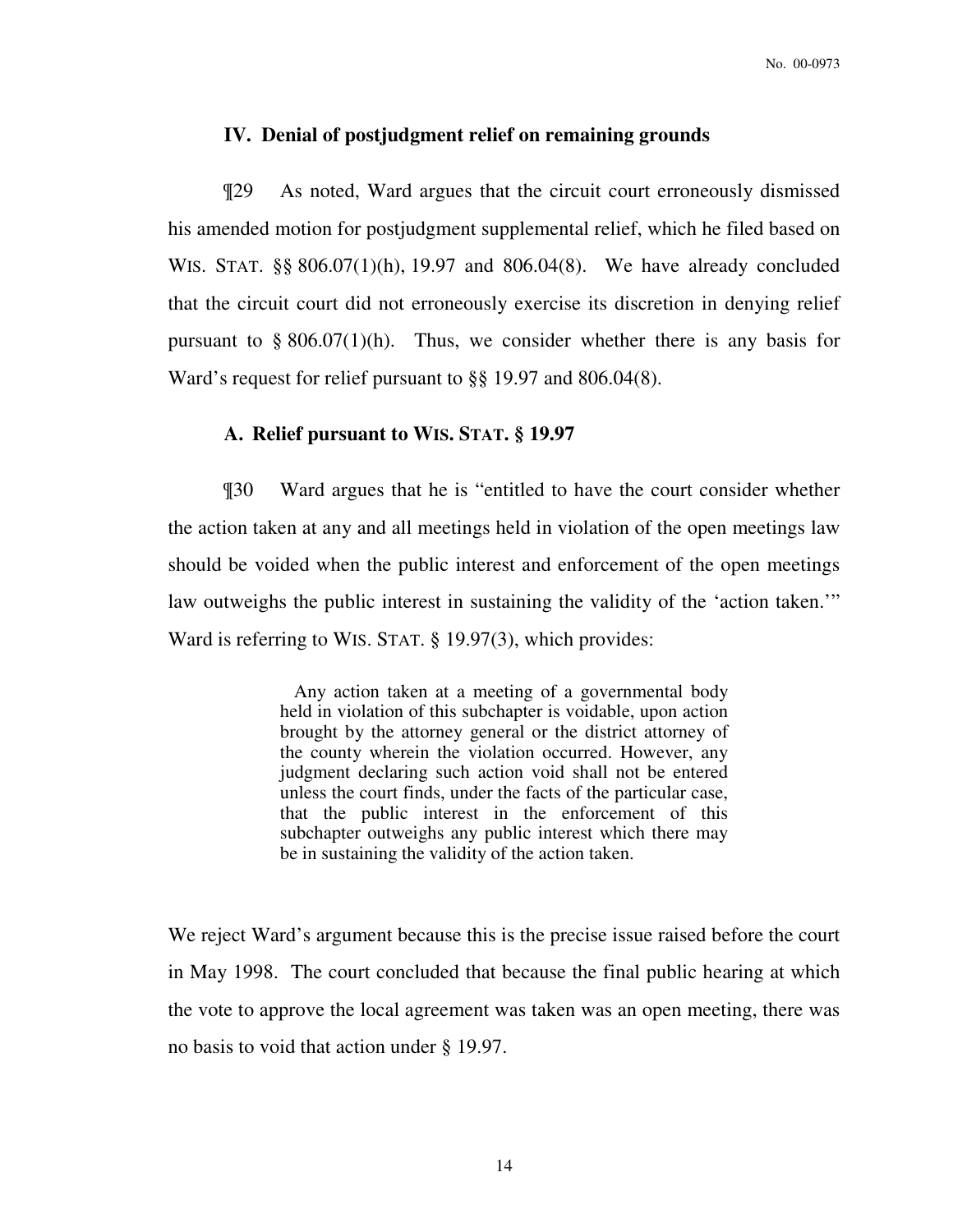¶31 As we have already concluded, Ward failed to appeal the circuit court's adverse ruling and cannot now relitigate the issue before this court. *See Witkowski*, 163 Wis. 2d at 990. Accordingly, we decline to consider the merits of the circuit court's May 1998 ruling or to independently apply WIS. STAT. § 19.97(3) in this case.

#### **B. Relief pursuant to WIS. STAT. § 806.04(8).**

¶32 WISCONSIN STAT. § 806.04(8) allows a party to seek further relief based on a declaratory judgment or decree. Without considering whether there is any possible relief available to Ward related to his successful declaratory judgment against the Town, we conclude that the circuit court was correct in denying Ward the relief he sought in his motion for postjudgment relief. Ward's motion sought five specific remedies: (1) reconsideration of the May 1998 judgment; (2) a declaration that the December 12, 1996, meeting violated WIS. STAT. § 293.41(4); (3) an order voiding all actions taken at the meetings between November 1993 and November 1996; (4) an order voiding the local agreement; and (5) an injunction against enforcing the local agreement.

¶33 We have already concluded that Ward is not entitled to relief from the court's May 14 judgment. Moreover, that judgment denied the fourth and fifth remedies that Ward seeks because the court ruled that there is no basis to void or order non-enforcement of the local agreement based on previous open meetings law violations. Thus, we address only the circuit court's denial of Ward's two remaining requests: (1) for an order voiding actions taken from 1993 through 1996; and (2) for a declaration that the December 12, 1996, meeting violated WIS. STAT. § 293.41(4).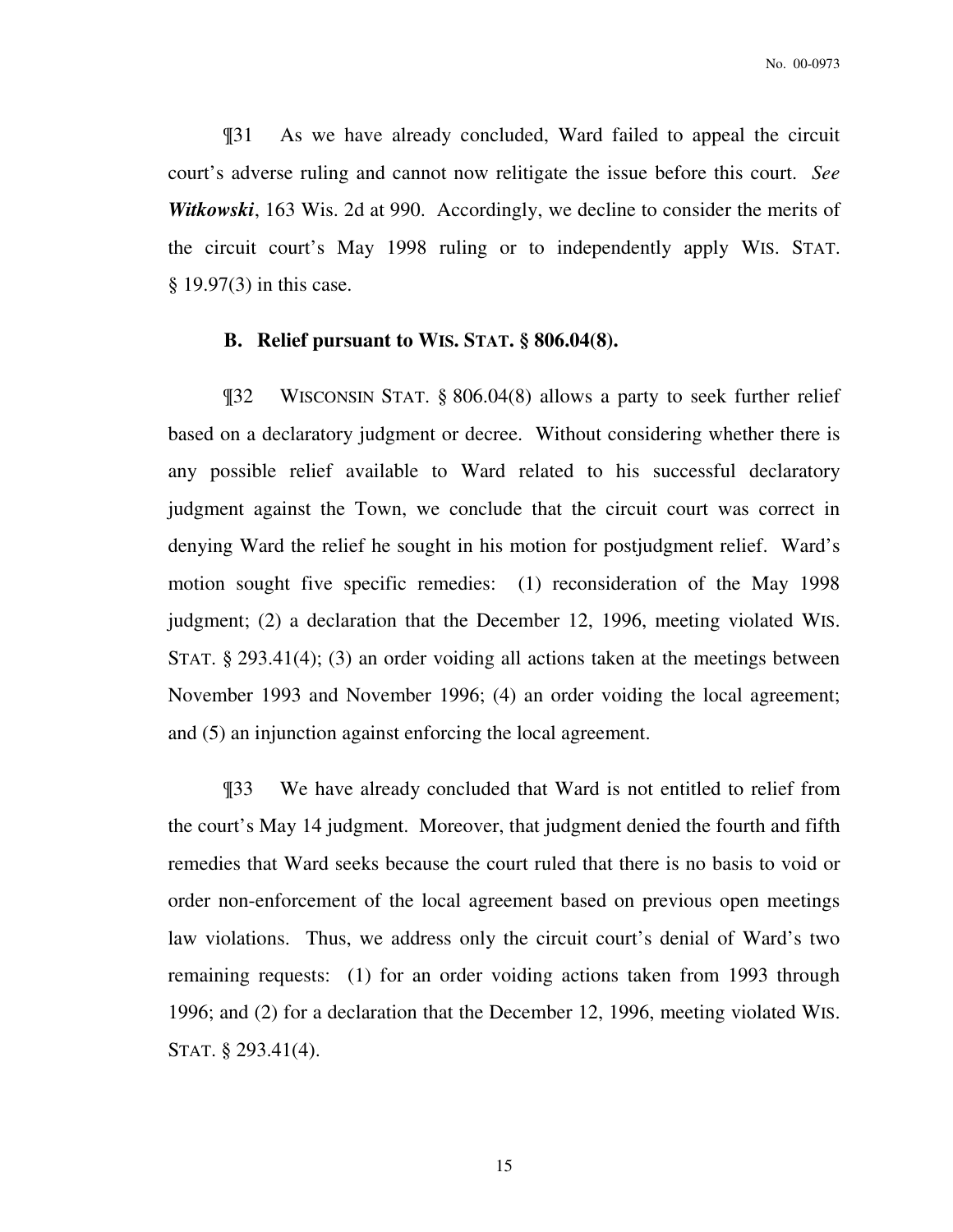#### **1. Voiding actions taken from 1993 through 1996**

¶34 Although Ward's motion sought an order voiding all actions taken at closed meetings from 1993 to 1996, Ward's written and oral arguments established that the reason he sought additional evidentiary hearings on what happened at each meeting is so that Ward can argue his "fruit of the poisonous tree" argument. In other words, the only actions Ward seeks to void are the preliminary steps that led to the final, open meeting at which the local agreement was adopted. Then, Ward has indicated, he will once again move to void the local agreement. In his written brief to the circuit court, Ward explained:

> If all the "actions taken" are voided, no draft Local Agreement would have been provided to the public and no public hearing would have been scheduled. … If those actions are voided, then the current Town Board will be entitled to decide whether it will ultimately adopt and recommend this agreement to the public, schedule a public hearing and ratify it.

¶35 Once again, we reject Ward's attempt to relitigate the legal issue decided by the May 14 judgment. In that judgment, the court held as a matter of law that it had no legal authority to void the local agreement created after an open public hearing even if the agreement was discussed at prior, illegally-closed meetings. Ward is bound by that judgment, and the circuit court did not erroneously exercise its discretion in denying Ward's request for additional evidentiary hearings to flesh out the specific actions taken at every meeting from 1993 to 1996.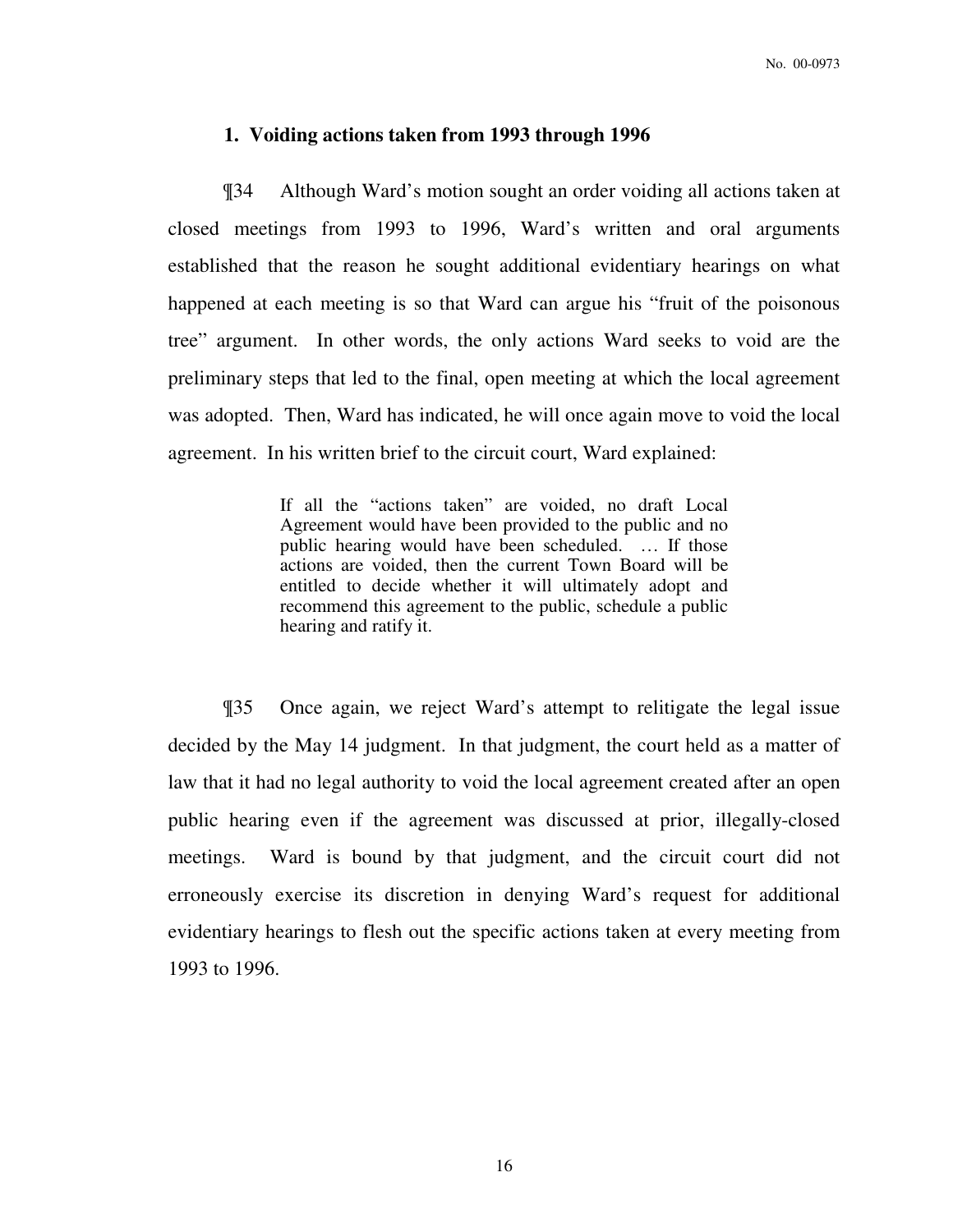#### **2. Fairness of the December 12 public hearing**

¶36 Next, we address Ward's arguments regarding WIS. STAT.  $§$  293.41(4).<sup>11</sup> Ward argues on appeal that the December 12 public hearing (1) constituted a violation of the open meetings law; (2) did not cure the preceding open meetings law violations; and (3) violated the purpose and spirit of § 293.41(4) by depriving Ward of a fair public hearing with maximum public participation. The circuit court rejected Ward's motion for relief based on § 293.41(4), stating: "As to 293.41, I can't find anything on record that indicates a violation of that particular statute and that doesn't give the authority to do what's being suggested here."

¶37 We affirm the circuit court's decision, but not because we conclude that the December 12 hearing violated WIS. STAT. § 293.41(4). Instead, we affirm the decision denying Ward relief based on § 293.41(4) because we conclude that issue was not pled or litigated in this case.

¶38 Ward's original complaint alleged numerous claims, including that the open meetings and open records law violations resulted in an unfair WIS. STAT. § 293.41(4) hearing. The fourth claim specifically alleged that § 293.41(4) had been violated because the December 12 hearing was scheduled at the same

<sup>&</sup>lt;sup>11</sup> WISCONSIN STAT. § 293.41(4) provides:

**(4)** The county, town, village, city or tribal government shall hold a public hearing on an agreement under sub. (1) before its adoption. Notice of the hearing shall be provided as a class 2 notice, under ch. 985. After the public hearing, the governing body of each county, town, village, city or tribal government which is to be a party to the agreement must approve the agreement in a public meeting of the governing body.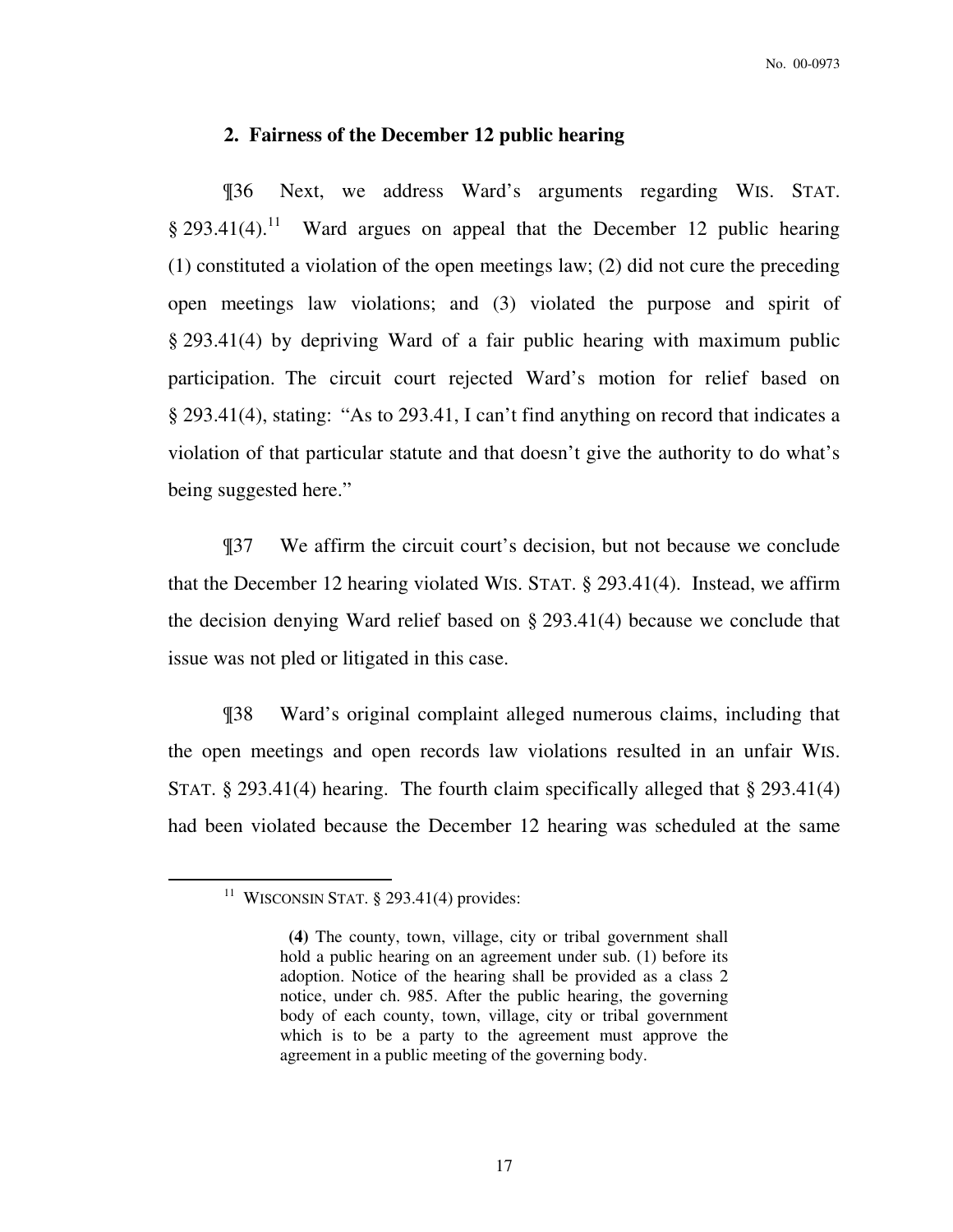time as the Forest County hearing. However, in response to Nicolet's motion to dismiss, Ward filed an amended complaint that alleged only two claims: open meetings violations by the Town and by the County.

¶39 The introduction to the amended complaint explained the nature of the suit:

> Plaintiffs challenge the validity of local agreements entered into by the Town of Nashville and Forest County with the Crandon Mining Company in December 1996 to allow the construction of a massive sulfide mine in their respective jurisdictions which were negotiated, drafted and ratified in violation of the requirements of the Wisconsin open meetings law Sec. 1981 et seq. Wis. Stats. Plaintiffs seek relief from the court enjoining the defendants from abiding by the terms of the agreements and declaring the agreements null and void.

Notably, this introduction did not state that the ratification of the local agreements violated WIS. STAT. § 293.41(4).

 ¶40 Additionally, the jurisdictional basis for the amended complaint did not include WIS. STAT. § 293.41(4). The amended complaint stated: "This is an action for declaratory and injunctive relief pursuant to Secs. 19.97 and 806.04, Wis. Stats. which gives the Circuit Court jurisdiction to hear this matter."

¶41 The amended complaint did reference WIS. STAT. § 293.41(4) once in its general factual allegations, and did allege that the "formulation of local agreements in closed sessions violated the Wisconsin Open Meetings Law and deprived plaintiffs of a meaningful public hearing pursuant to Sec. 293.41(4) and renders" the local agreements void. To the extent the complaint alleged any violation of § 293.41(4), it alleged a violation on the narrow basis of open meetings law violations. It did not allege that events that occurred at the meeting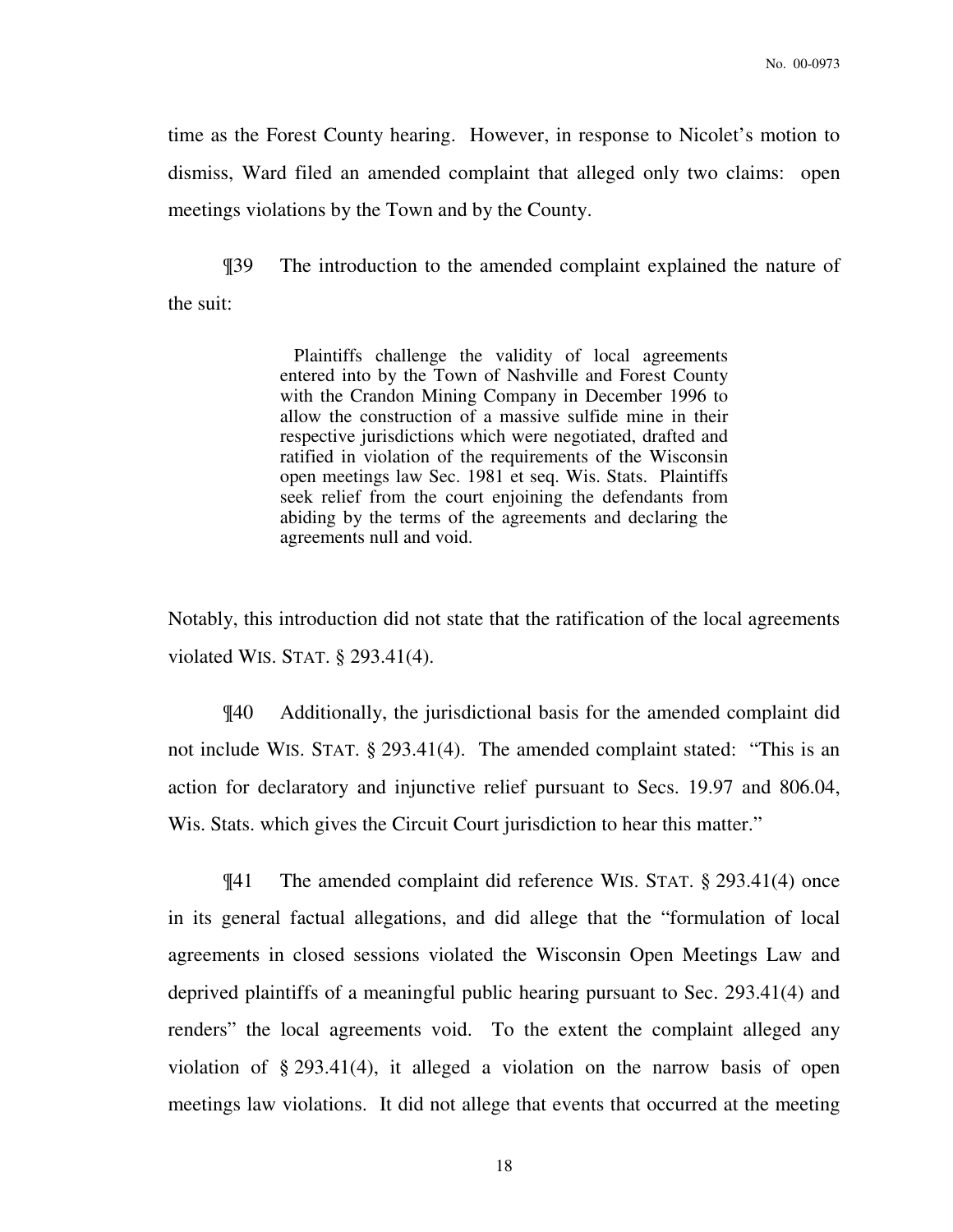itself would justify voiding the agreement, regardless of any previous open meetings violations.

¶42 Because the circuit court rejected Ward's claim that open meetings violations before December 12 would justify voiding the local agreement approved at the public hearing on December 12, there was no other litigated basis upon which to void the local agreement based on WIS. STAT. § 293.41(4). Ward even acknowledged this at the hearing before the circuit court, noting that § 293.41 raises the issue whether the December 12 hearing was fair, "and that issue has never been litigated. It was not dealt with by the summary judgment motion brought by [Nicolet] because that only dealt with open meetings issues. It didn't deal with the fairness of the hearing itself."

¶43 We agree. Whether the December 12 hearing was unfair for any reason other than previous open meetings law violations was not an issue litigated in the summary judgment motion—because it was not pled in the complaint. The parties and the court acknowledged on numerous occasions in the months following the summary judgment that what remained was an open meetings case. There was no hint that Ward intended to argue that events that occurred at the December 12 hearing could serve as a basis to void the local agreement.

¶44 Accordingly, we reject Ward's attempt to litigate issues not raised in the amended complaint. The circuit court correctly rejected Ward's motion for relief based on WIS. STAT. § 293.41(4).

# **CONCLUSION**

¶45 We conclude that we have no jurisdiction to overturn the circuit court's May 14 summary judgment and, therefore, dismiss that appeal. We also

19